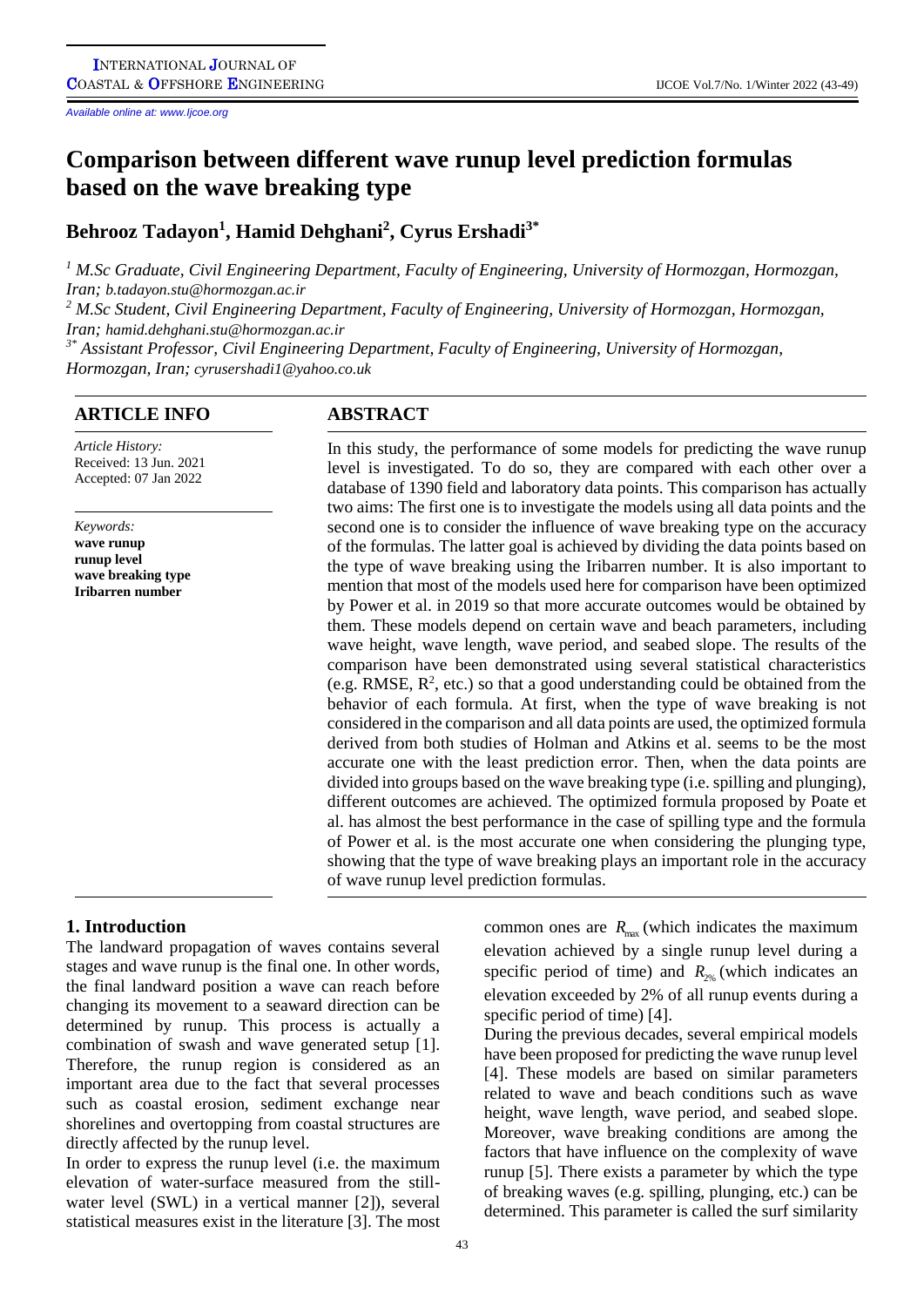parameter [6] (also known as the Iribarren number) and is denoted by  $\xi$ , which is:

$$
\xi_o = \frac{\tan \beta}{\sqrt{H_o/L_o}}\tag{1}
$$

where,  $\tan \beta$  indicates the seafloor slope,  $H_0$  denotes the offshore wave height and  $L<sub>o</sub>$  is the offshore wave length. It is worthwhile to mention here that when waves break, a significant amount of energy is released which affects the runup level [5].

In this paper, it is tried to investigate the accuracy of some wave runup level prediction models using a large field and laboratory wave database. These models have been mentioned as accurate ones for predicting  $R_{2\%}$  in the literature and most of them have been optimized by Power et al. in 2019 [4] so that their accuracy would be increased further. The database used here has been divided based on the type of wave breaking and comparisons are carried out between the results of different prediction models using all data points as well as data points related to certain breaking types, so that the accuracy of these formulas in predicting wave runup level based on the breaking type has also been examined.

#### **2. Materials and methods**

The wave runup prediction models that have been investigated here are among the most accurate ones compared to other formulas, according to the literature [4]. These models have been obtained by different researchers, including Holman [1], Vousdoukas et al. [7], Poate et al. [8], Atkinson et al. [3], Power et al. [4] and Van der Meer and Stam [9]. It should be mentioned that in the study of Power et al. [4], along with proposing a new model for predicting wave runup level, some other relationships (which are also used in this paper) have been modified with optimized parameters to improve their accuracy. In Table 1, all of the relationships that are used in this study are provided.

**Table 1: Empirical wave runup level prediction relationships based on the optimized parameters (except for the formula proposed by Van der Meer and Stam [9]) proposed in Ref. [4]**

| <b>Authors</b>                               | <b>Relationships</b>                                                               |
|----------------------------------------------|------------------------------------------------------------------------------------|
| Holman $(1986)$ [1] /<br>Atkinson et al.     | $0.50 \tan \beta \sqrt{H_s L_p} + 0.70 H_s$                                        |
| $(2017)$ [3]<br>Van der Meer and<br>Stam [9] | 0.96 <i>H</i> $\xi$ … for $\xi$ ≤ 1.5<br>$1.17H_s(\xi_o)^{0.46}$ for $\xi_o > 1.5$ |
| Vousdoukas et al.<br>$(2014)$ [7]            | $0.005 \beta \sqrt{H_s L_p} + 4.563 \tan \beta H_s + 0.458$                        |
| Poate et al. (2016)<br>[8]                   | 0.309 tan $\beta^{0.48}T_nH_s$                                                     |
| Power et al. (2019)<br>[4]                   | See the Appendix                                                                   |

As seen in Table 1, the models depend on different parameters, which are  $\tan \beta$  (seabed slope),  $H_s$  (wave height),  $L_p$  (peak wave length),  $T_p$  (peak wave period) and *r* (hydraulic roughness length). It should be noted that the wave length considered here is actually the offshore wave length and it can be obtained using the Airy theory, in which the relation for calculating the offshore wave length is  $gT_p/2\pi$ , where *g* denotes the gravitational constant. There are also other wave runup level prediction formulas that use further parameters, such as  $D_{50}$  (grain size), but they are not investigated in this study. The hydraulic roughness length can be obtained using the grain size for the field data and there are some standard tables to find the value of this parameter when investigating the laboratory data (more information is available in Ref. [4]). Moreover, after carrying out the optimization process by Power et al. [4] and modifying the models, the formulas proposed by Holman [1] and Atkinson et al. [3] have become a single formula with optimized constants, as shown in this Table 1.

The wave runup data base used in in this study contains 1390 field and laboratory data points (Refs. [3, 8, 10- 14]). These data points were gathered from different studies, which are given in Table 2, along with the range of the desired parameters in each study.

**Table 2: The available compiled field and laboratory data** 

| <b>Dataset</b>             | $H_{\rm s}(m)$ | $\tan \beta$ | $T_p(s)$ | Data   |
|----------------------------|----------------|--------------|----------|--------|
|                            |                |              |          | points |
| Field                      |                |              |          |        |
| Stockdon et al. (2006)     | $0.350-$       | $0.009 -$    | $3.70-$  | 491    |
| [10]                       | 4.080          | 0.160        | 17.00    |        |
| Poate et al. (2016) [8]    | 1.040-         | $0.088 -$    | 4.80-    | 663    |
|                            | 7.170          | 0.290        | 23.70    |        |
| Atkinson et al. (2017)     | $0.550-$       | $0.051 -$    | $6.40-$  | 71     |
| $\lceil 3 \rceil$          | 1.190          | 0.190        | 9.30     |        |
| Nicolae Lerma et al.       | $3.090-$       | $0.060-$     | $13.30-$ | 17     |
| $(2017)$ [11]              | 6.070          | 0.081        | 16.30    |        |
| Laboratory                 |                |              |          |        |
| Mase (1989) [12]           | $0.026 -$      | $0.033 -$    | $0.81 -$ | 120    |
|                            | 0.110          | 0.200        | 2.50     |        |
| <b>Baldock and Huntley</b> | $0.019 -$      | 0.100        | $1.03-$  | 16     |
| $(2002)$ [13]              | 0.066          |              | 1.98     |        |
| Howe (2016) [14]           | $0.820 -$      | 0.167        | $9.80 -$ | 12     |
|                            | 0.910          |              | 13.70    |        |

In order to divide the data points based on the wave breaking type, the criterion proposed by Battjes [6] has been applied. This criterion is based on the Iribarren number and using this number, the breaking type can be categorized as spilling, plunging, surging, or collapsing. In the following equation, different ranges of the Iribarren number for each wave breaking type are given:

| spilling           | if $\xi$ $\leq$ 0.5       |     |
|--------------------|---------------------------|-----|
| $\{$ plunging      | if $0.5 < \xi$ $\leq 3.3$ | (2) |
| surging/collapsing | if $\xi$ > 3.3            |     |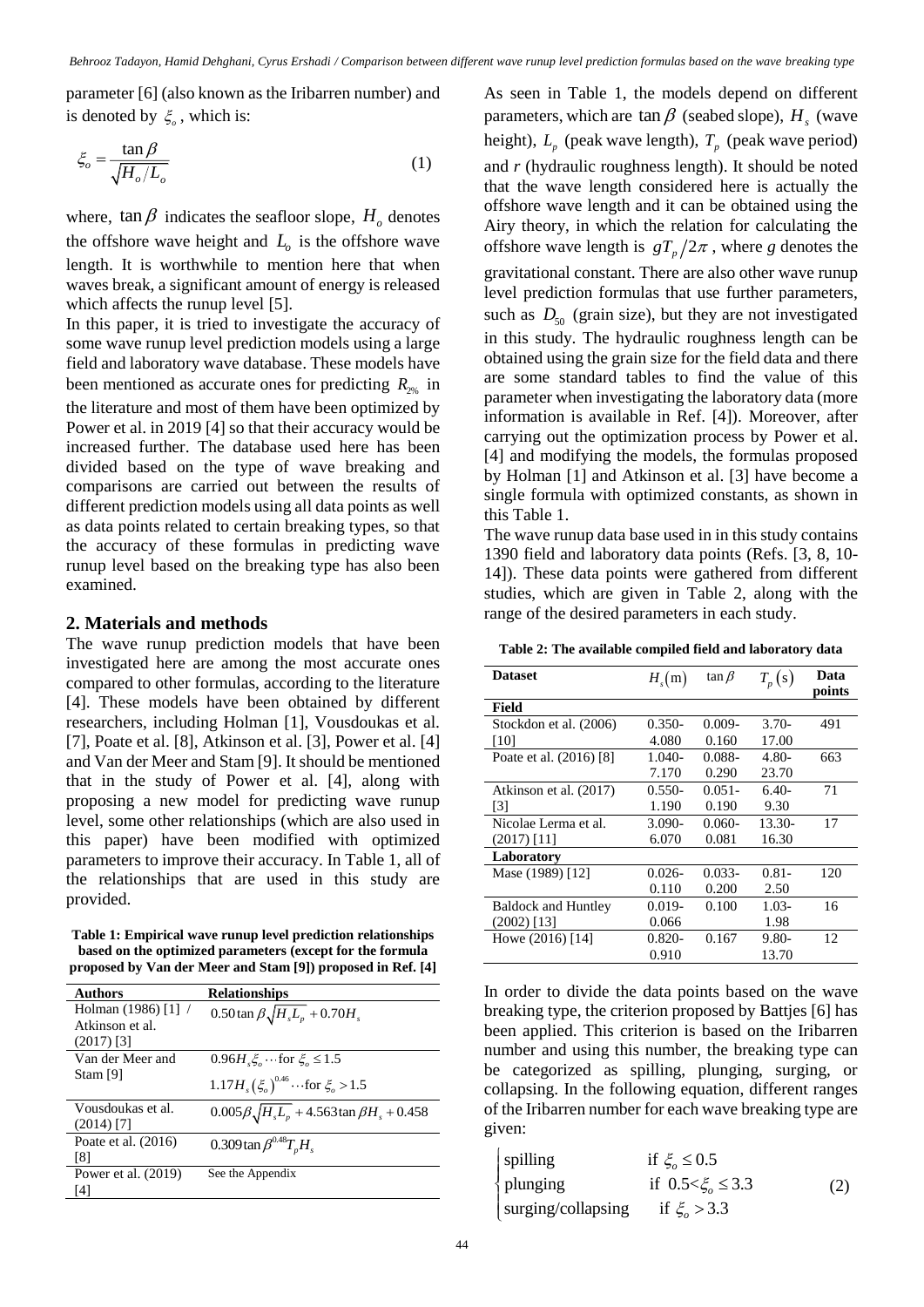In order to investigate the accuracy of different models shown in Table 1 in predicting the wave runup level, the calculated level  $(R_{2\%}(c))$  is compared with the observed one  $(R_{2\%(o)})$  based on the dataset shown in Table 2. The statistical characteristics shown in Table 3 are used for examining the results of this comparison. For more information about these characteristics and their concept, the interested reader may refer to Ref. [15]. It should be noted that in this table,  $\overline{R}$  refers to the average value.

 $\overline{1}$ 

| <b>Characteristics</b>               | <b>Relationships</b>                                                                                                                                                                                                                                                                                                                          |
|--------------------------------------|-----------------------------------------------------------------------------------------------------------------------------------------------------------------------------------------------------------------------------------------------------------------------------------------------------------------------------------------------|
| Root mean square error (RMSE)        | $\left(R_{2\% (c), i} - R_{2\% (o), i}\right)$<br>$\overline{N}$                                                                                                                                                                                                                                                                              |
| Coefficient of determination $(R^2)$ | $\overline{2}$<br>$\frac{\sum\limits_{i=1}^{N}\!\! \left(R_{2\%_{(c),i}}- \bar{R}_{2\%_{(c)}}\right)\!\! \left(R_{2\%_{(o),i}}- \bar{R}_{2\%_{(o)}}\right)}{\sqrt{\sum\limits_{i=1}^{N}\!\! \left(R_{2\%_{(c),i}}- \bar{R}_{2\%_{(c)}}\right)^2}\sqrt{\sum\limits_{i=1}^{N}\!\! \left(R_{2\%_{(o),i}}- \bar{R}_{2\%_{(o)}}\right)^2}}\right $ |
| Bias(B)                              | $\sum_{i=1}^{n} R_{2\%(c),i} - R_{2\%(o),i}$<br>$\overline{N}$                                                                                                                                                                                                                                                                                |
| Percentage relative error (Erel)     | $ \frac{\overline{\bar{R}_{2\%_{(c)}}}}{\overline{\bar{R}_{2\%_{(c)}}}}$<br>$\sqrt{1-\bar{R}_{2\%(0)}}$ × 100                                                                                                                                                                                                                                 |
| Absolute error $(E)$                 | $ \bar{R}_{2\%(c)}$ –<br>$\sqrt{1-\bar{R}}_{2\%(o)}$                                                                                                                                                                                                                                                                                          |
| Scatter index (SI)                   | $\overline{\text{RMSE}}$ × 100<br>$\frac{1}{2.7} \sum_{i=1}^{N} R_{2\%(b),i}$                                                                                                                                                                                                                                                                 |

| Table 3: The statistical characteristics used for comparing the results of this study |  |
|---------------------------------------------------------------------------------------|--|
|---------------------------------------------------------------------------------------|--|

#### **3. Results and discussion**

In Tables 4-6, the results of comparing different wave runup prediction models (i.e. the ones optimized by Power et al. [4] as well as the model proposed in their study) in three cases of using all, spilling and plunging data points are provided. As it is understood from Table 4, the optimized formula derived from both studies of Holman [1] and Atkinson et al. [3] seems to be the most accurate one (RMSE= $0.854$ m, B= $0.005$ m, R<sup>2</sup>= $0.769$ ,  $E_{rel}=0.233\%$ , E=0.005m and SI=36.838%) when the type of wave breaking is ignored in the comparison and all data points are considered for the comparison. However, the results are different when considering the breaking type. In other words, for the case of spilling breaking type, the optimized formula of Poate et al. [8] seems to have the least error and almost acceptable performance (RMSE=0.585m, B=0.064m,  $R^2$ =0.665,  $E_{rel}=10.101\%$ , E=0.064m and SI=101.965%) compared to the other formulas and when considering the plunging breaking type, the formula proposed by Power et al. [4] has the best performance  $(RMSE=0.779m, B=0.014m, R^2=0.804, E_{rel}=0.544\%$  $E=0.014$ m and  $SI=31.184%$ ). Therefore, it seems that the performance of these accurate models changes when the data points relating to specific breaking type are investigated, rather than a general group of data points in which the type of breaking is ignored. This issue complies with the concept of wave breaking as well. In other words, a significant amount of energy is released along with the wave breaking phenomena.

Apart from several other factors, this amount is related to the type of breaking as well. Therefore, the runup level, which is influenced by the amount of the released energy, can be affected by the type of breaking waves. In order to show a better picture of the performance of the models when predicting the wave runup level, the scatter diagram of the observed vs. calculated value of the runup level of all models for the three cases (all, spilling, and plunging data points) are shown in Figures 1-3.

#### **4. Conclusions**

The level of wave runup plays a major role in many coastal issues (e.g. sediment transport, overtopping form structures, erosion, etc.) and being able to predict its value as accurate as possible is of significant importance. In this study, the performance of several wave runup level prediction models that have been optimized by other researchers and are considered as accurate formulas in this regard have been investigated. A database containing 1390 different field and laboratory data points was used here to apply a comparison between the models. In this comparison, two questions have been investigated; one, what is the general performance of each model when considering the whole database? and two, what is the effect of wave breaking type on the accuracy of each model? As for the answer of the first question, the optimized formula derived from the studies of Holman and Atkinson et al. was the most accurate one with the least error.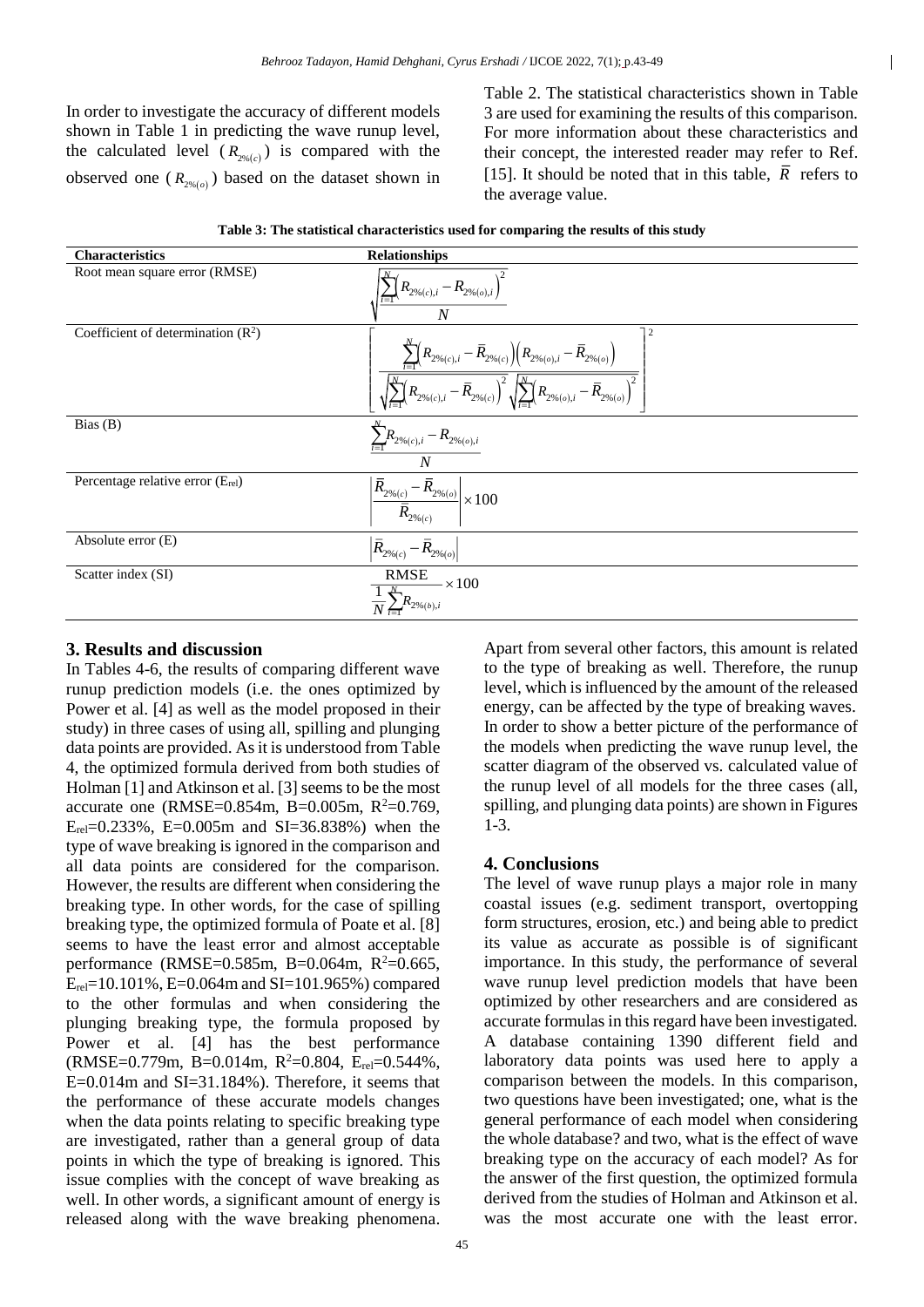However, when the data points were divided based on the wave breaking type, different models became the almost most accurate ones (i.e. the optimized formula of Poate et al. for the case of spilling breaking type and the formula of Power et al. for the case of plunging one). Therefore, it is clear that the type of wave breaking has a direct influence on the accuracy of wave runup level prediction models and proposing different formulas based on the type of wave breaking seems to be a reasonable idea.

|  |  | Table 4: Comparison between the calculated runup level and the observed one for all data points |  |
|--|--|-------------------------------------------------------------------------------------------------|--|
|--|--|-------------------------------------------------------------------------------------------------|--|

| Formula                          | $R_{2\%}(o)}$<br>(m) | $R_{2\%(c)}$<br>(m) | $RMSE$ (m) | B(m)     | $\mathbb{R}^2$ | $E_{rel}$ (%) | E(m)  | SI(%)  |
|----------------------------------|----------------------|---------------------|------------|----------|----------------|---------------|-------|--------|
| Holman [1] / Atkinson et al. [3] | 2.319                | 2.324               | 0.854      | 0.005    | 0.769          | 0.233         | 0.005 | 36.838 |
| Van der Meer and Stam [9]        | 2.319                | l.791               | 1.154      | $-0.528$ | 0.700          | 29.475        | 0.528 | 49.746 |
| Vousdoukas et al. [7]            | 2.319                | 1.574               | 1.341      | $-0.745$ | 0.686          | 47.327        | 0.745 | 57.843 |
| Poate et al. [8]                 | 2.319                | 2.178               | 1.098      | $-0.141$ | 0.719          | 6.483         | 0.141 | 47.360 |
| Power et al. [4]                 | 2.319                | 2.347               | 0.755      | 0.029    | 0.820          | .214          | 0.029 | 32.545 |

#### **Table 5: Comparison between the calculated runup level and the observed one for spilling data points**

| <b>Formula</b>                   | $R_{2\%_{(o)}}$<br>(m) | $R_{2\%_{(c)}}$ (m) | RMSE(m) | B(m)     | $\mathbb{R}^2$ | $E_{rel}$ (%) | E(m)  | SI(%)   |
|----------------------------------|------------------------|---------------------|---------|----------|----------------|---------------|-------|---------|
| Holman [1] / Atkinson et al. [3] | 0.574                  | 0.947               | 0.700   | 0.372    | 0.774          | 39.354        | 0.372 | 122.032 |
| Van der Meer and Stam [9]        | 0.574                  | 0.328               | 0.423   | $-0.246$ | 0.721          | 75.092        | 0.246 | 73.750  |
| Vousdoukas et al. [7]            | 0.574                  | 0.681               | 0.419   | 0.107    | 0.665          | 15.762        | 0.107 | 73.072  |
| Poate et al. [8]                 | 0.574                  | 0.639               | 0.585   | 0.064    | 0.665          | 10.101        | 0.064 | 101.965 |
| Power et al. [4]                 | 0.574                  | 0.747               | 0.454   | 0.173    | 0.797          | 23.138        | 0.173 | 79.019  |

#### **Table 6: Comparison between the calculated runup level and the observed one for plunging data points**

| Formula                          | $R_{\text{2\%}(o)}$<br>(m) | $R_{\scriptscriptstyle 2\% (c)}$<br>(m) | $RMSE$ (m) | B(m)     | $\mathbb{R}^2$ | $E_{rel}$ (%) | E(m)  | SI(%)   |
|----------------------------------|----------------------------|-----------------------------------------|------------|----------|----------------|---------------|-------|---------|
| Holman [1] / Atkinson et al. [3] | 2.497                      | 2.465                                   | 0.868      | $-0.032$ | 0.757          | .314          | 0.032 | 34.7621 |
| Van der Meer and Stam [9]        | 2.497                      | 1.941                                   | 1.203      | $-0.557$ | 0.634          | 28.674        | 0.557 | 48.187  |
| Vousdoukas et al. [7]            | 2.497                      | 1.665                                   | 1.402      | $-0.832$ | 0.658          | 49.980        | 0.832 | 56.127  |
| Poate et al. [8]                 | 2.497                      | 2.335                                   | 1.138      | $-0.162$ | 0.704          | 6.956         | 0.162 | 45.550  |
| Power et al. [4]                 | 2.497                      | 2.511                                   | 0.779      | 0.014    | 0.804          | 0.544         | 0.014 | 31.184  |

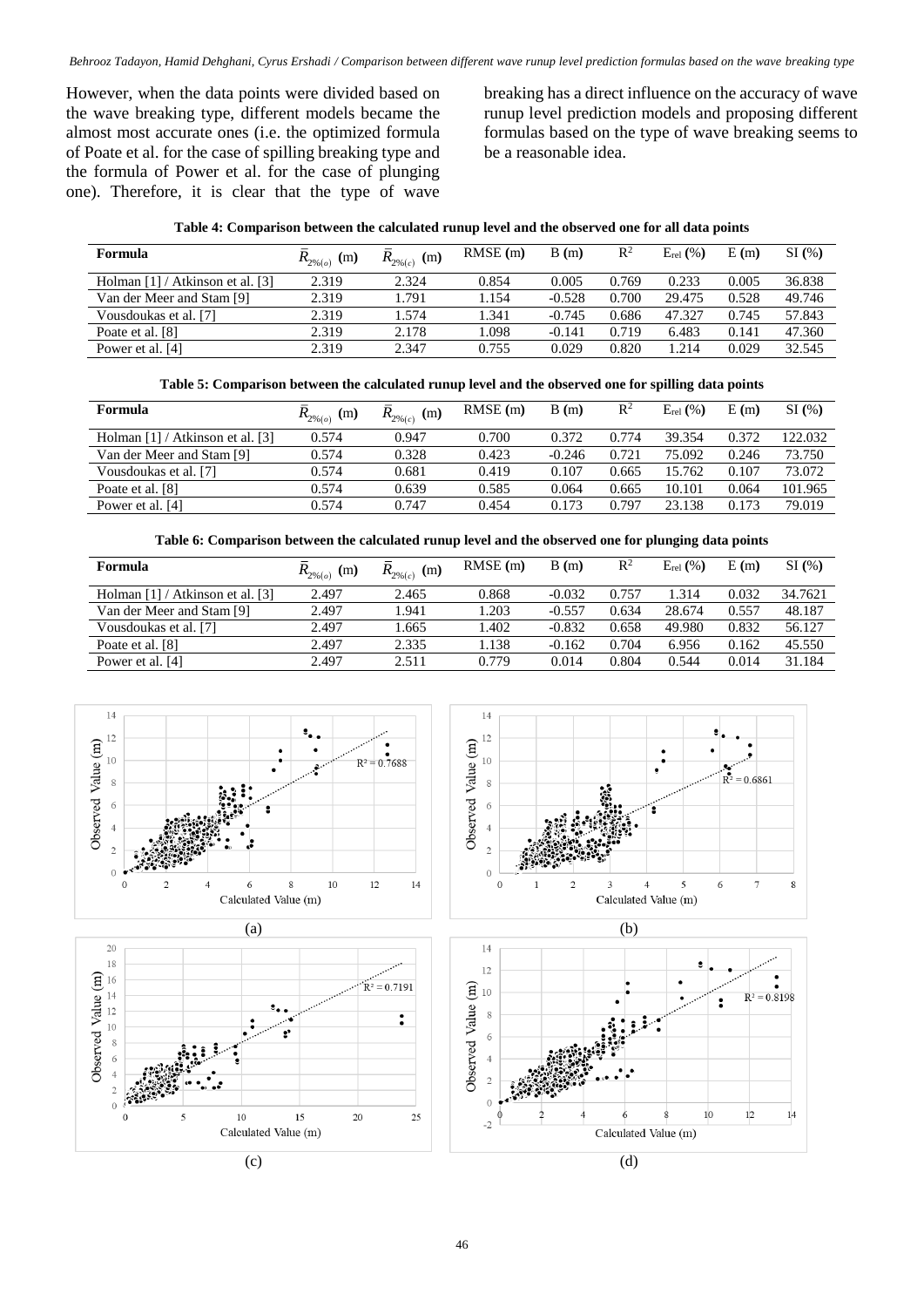

**Figure 1. The scatter diagram of (a) Holman / Atkinson et al. formula (b) Vousdoukas et al. formula (c) Poate et al. formula (d) Power et al. formula (e) Van der Meer and Stam formula for all data points**



**Figure 2. The scatter diagram of (a) Holman / Atkinson et al. formula (b) Vousdoukas et al. formula (c) Poate et al. formula (d) Power et al. formula (e) Van der Meer and Stam for spilling data points**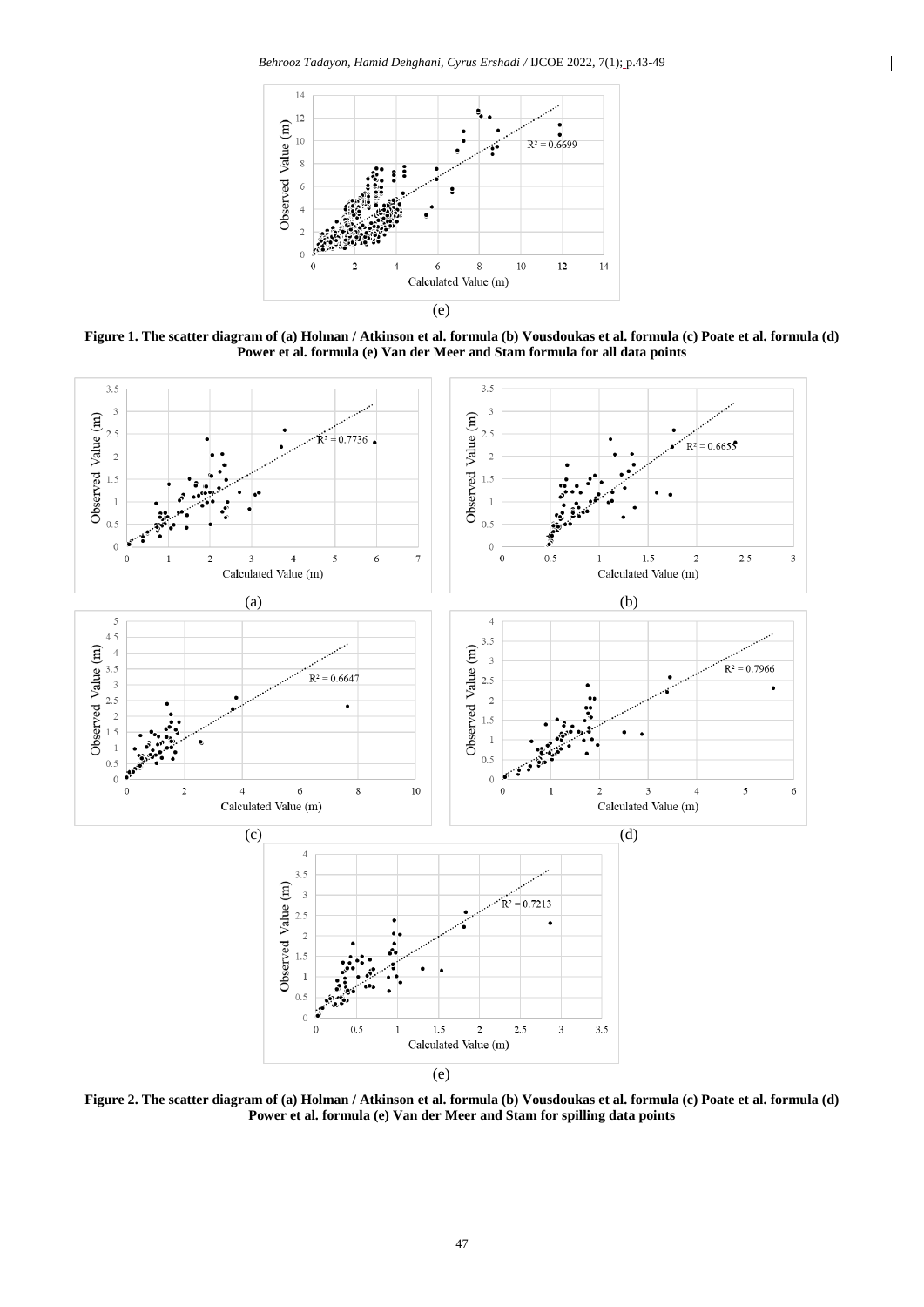

**Figure 3. The scatter diagram of (a) Holman / Atkinson et al. formula (b) Vousdoukas et al. formula (c) Poate et al. formula (d) Power et al. formula (e) Van der Meer and Stam for plunging data points**

### **5. Acknowledgment**

The authors would like to appreciate Power et al. [4] for providing the necessary datasets for this study to be carried out.

# **6. References**

- [1] Holman, R.A., (1986), Extreme value statistics for wave run-up on a natural beach, Coastal Engineering, Vol.9(6), p.527-544.
- [2] Burcharth, H.F., Hughes A.S., (2003), Fundamentals of Design, In Coastal Engineering Manual, Coastal Engineering Research Center, Vol.6, p.VI-5-i - VI-5-316.
- [3] Atkinson, A.L., Power, H.E., Moura, T., Hammond, T., Callaghan, D.P., Baldock, T.E., (2017) Assessment of runup predictions by empirical models on non-truncated beaches on the south-east Australian coast, Coastal Engineering, Vol.119, p.15-31.
- [4] Power, H.E., Gharabaghi, B., Bonakdari, H., Robertson, B., Atkinson, A.L., Baldock, T.E., (2019), Prediction of wave runup on beaches using Gene-Expression Programming and empirical relationships, Coastal Engineering, Vol.144, p.47- 61.
- [5] Khoury, A., Jarno, A., Marin, F., (2019), Experimental study of runup for sandy beaches under waves and tide, Coastal Engineering, Vol.144, p.33-46.
- [6] Battjes, J., (1974), Surf similarity, Proceedings of the 14th International Conference on Coastal Engineering (Copenhagen, Denmark, ASCE), p. 1050–1061.
- [7] Vousdoukas, M.I., Wziatek, D., Almeida, L.P., (2012), Coastal vulnerability assessment based on video wave run-up observations at a mesotidal, steep-sloped beach, Ocean Dynamics, Vol.62(1), p.123-137.